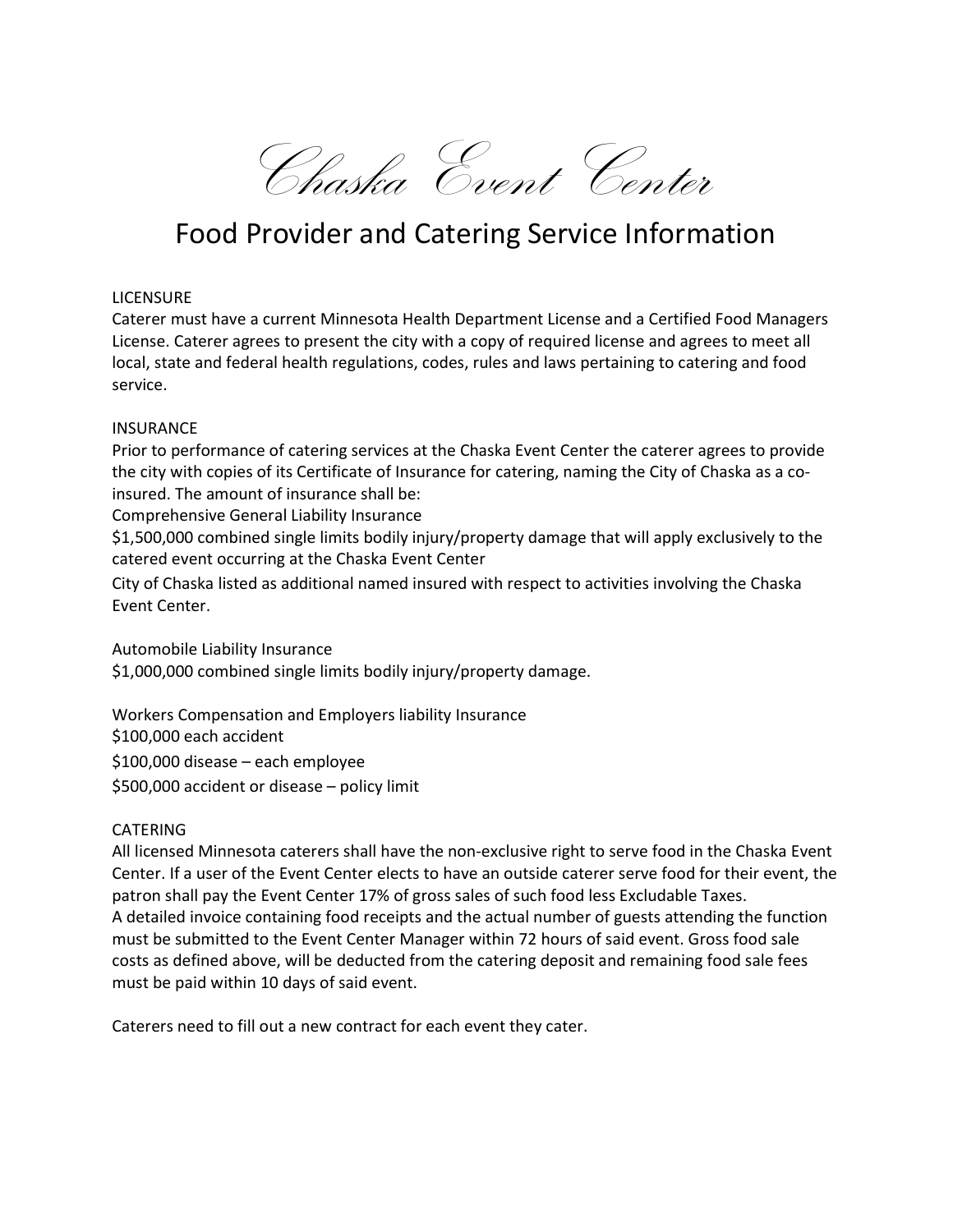### CATERERS DUTIES

A) Caterer shall restrict food preparation to the kitchen area and not use any other areas without the prior approval of the Event Center Manager.

B) Caterer is responsible for how food is served and ensuring that all Minnesota Department of Health food safety guidelines are followed during the event.

C) The caterer shall negotiate and enter into an agreement with client for the caterer to provide staffing, necessary serving equipment, and food supply for said event scheduled at the Event Center.

D) Clean Up – Caterer will be responsible for cleanup of those portions of the Event Center that caterer conducts its services. Caterer will be responsible for kitchen clean up as required to leave kitchen in condition it was found. Caterer will also be responsible for clean-up of all food serving related items on tables, serving areas, etc. Caterers must takeout their own garbage.

Accessible Kitchen Equipment: 2 Warmers with 18 sleeves each Commercial Stove with 6 burners Double Oven Commercial Dishwasher Double Convention Oven 2 door commercial refrigerator Upright freezer Garbage Disposal

E) Caterer will remove all catering equipment that they have brought on site within one (1) hour of the scheduled completion of the event. A storage charge of \$50 per day will be assessed for any equipment, materials or supplies left unless specifically approved in writing by the Event Center Manager. The Chaska Event Center is not responsible for any item left by the caterer.

F) Caterer will comply with all procedures and policies set by the Chaska Event Center pertaining to catering and its services.

G) The catering agreement between the caterer and the Chaska Event Center may not be sold, assigned, pledged, subcontracted, transferred or otherwise conveyed by any means what so ever by caterer without written prior consent of the Event Center Manager. Any such action without written city of Chaska approval will be considered as null and void.

H) Caterer will be responsible for and pay as required by law all federal, state, and local taxes for that pertaining to the caterer's business operation at the Event Center.

I) Caterer shall provide and pay for any additional food preparation equipment not currently located in the catering kitchen adjacent to the Event Center and all necessary serving utensils, including plates, glassware, silverware, pots, pans, and linens.

J) Set Up. Caterer must contact the Event Center Manager a minimum of 48 hours prior to any scheduled event to provide specific set up requirements for the scheduled event. Any last day changes deemed considerable or changes after the room has been set up are subject to a \$25 per hour staff fee.